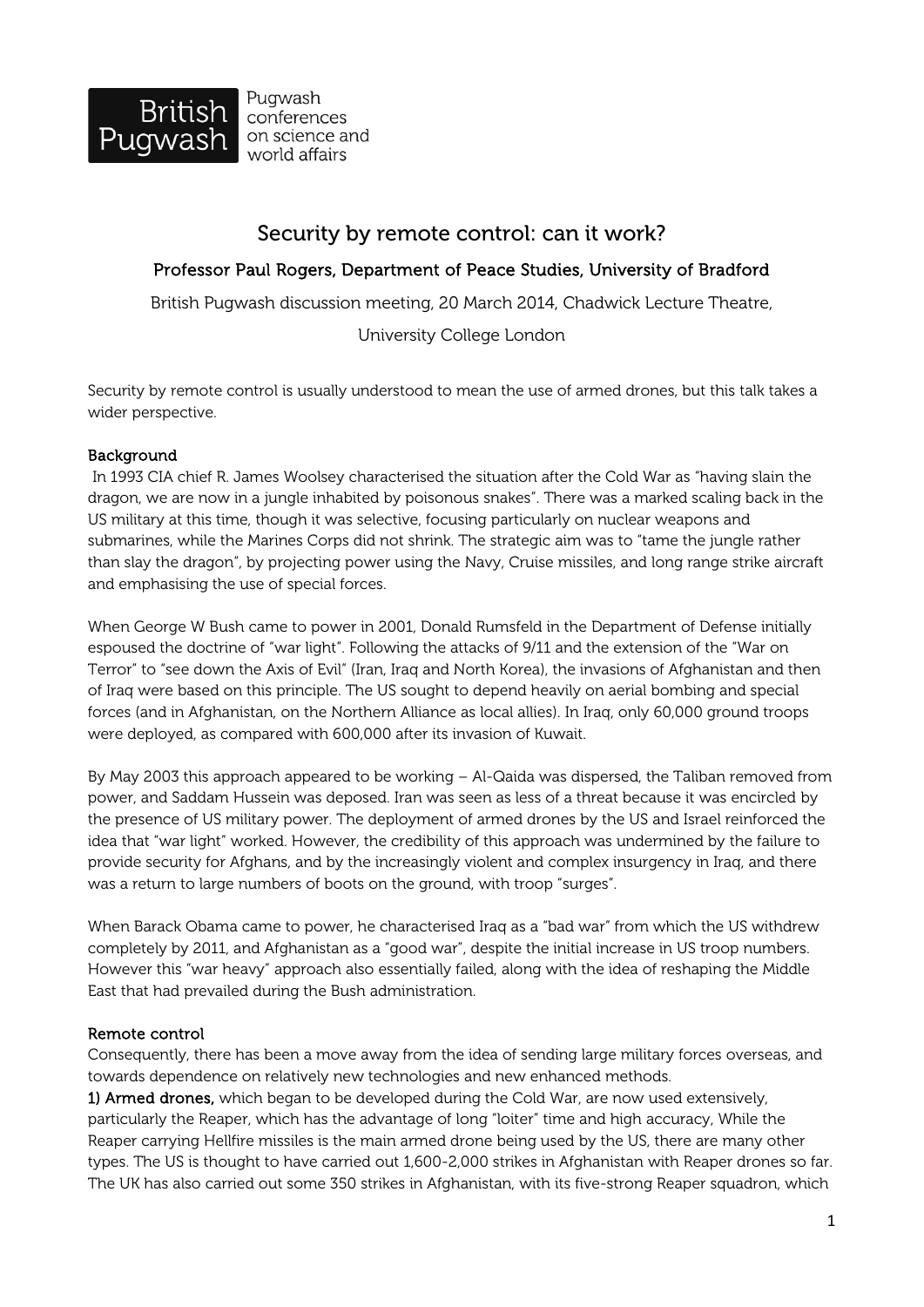has been operational for the last four years. The actual flights are out of Kandahar airbase in Afghanistan but the drones have been operated, each by two or three RAF personnel, in real time out of Creech airbase in Nevada. A new enhanced squadron of drones will operate out of RAF Waddington, south of Lincoln.

As of last year, the MoD provided no information on casualties resulting from these strikes. During the Libya campaign against Col Gadhafi, MoD press information on their mailing list recorded 'hits' on targets but no information on casualties.

2) Special forces have expanded dramatically. In the UK it is very difficult to obtain numbers of special forces but a new special forces support group has been established to provide logistical support for SAS and SBS (Special Boat Service) operations. In the US, the army, air force, navy and marines all have their own special forces, which come together under the Special Forces Command, semi-unified at a worldwide level. Forces under this command numbered around 45,000 four years ago, are currently over 60,000 and by 2015 are expected to reach 75,000. Their operations are never covered in the media except in unusual circumstances – for example, the fact that US special forces have been operating in Mali since the French moved in January 2013 only became known when members of the force were killed in a car crash.

3) Also below the radar is the rapid expansion of **private military companies** (separate from private security companies such as G4S). These are more combat-oriented and tend to be drawn from exspecial forces personnel – from former French Foreign Legionnaires, South Africans, Ukrainians, Australians, as well as British and Americans.

The use of armed drones, along with the increasing numbers of special forces and private military companies, remains little known in terms of public opinion. This development represents a combination of technology, new methods and "needs must". And these trends are not new, nor confined to "the West" – for example, Russian special forces were used in Crimea ten days ago, though the Russian government denied any military involvement.

It's not just the US and Israel that are making and exploiting armed drones – others developing armed drones at scale are China, Russia, India, and probably Turkey, and certainly Iran is interested. What we are seeing is the early development of a particular technology which can so easily proliferate without any discussion of arms control.

If drones, special forces, etc. can be used for targeted assassinations in sovereign countries such as Yemen, Pakistan, Somalia and possibly Mali, this raises all kinds of issues. The Pentagon view seems to be that if they identify a named person whom the US considers a threat, it is ethical and legal to take action against them – i.e. to assassinate them using drones. This argument might equally be applied by Russia in Ukraine or Georgia, by China in Myanmar, by Turkey in the north eastern (Kurdish area) of Iraq and possibly by Iran in Israel. In other words, it is not easy to argue that action which is acceptable if carried out by the US is not acceptable from other countries. So we are at the start of something new. There are also arguments in the MoD about the status of pilots who are operating the armed drones. When they go off base to return home, are they active military combatants who have just gone off duty? If so, are they 'legitimate targets'? These are significant questions which no one is really answering.

The whole idea of moving into an era of warfare by remote control is superficially attractive and quite seductive, and may in the short term appear to work. For example, from a US viewpoint, it was argued that their drone attacks in Iraq removed the middle level of the al-Qaida movement based there. However the result is that the movement has changed beyond recognition. It was never a narrow hierarchical movement, but it is now more like an idea that takes different forms in different contexts, and it is arguably more influential than ever. It is highly active in Iraq and in Syria and holds territory